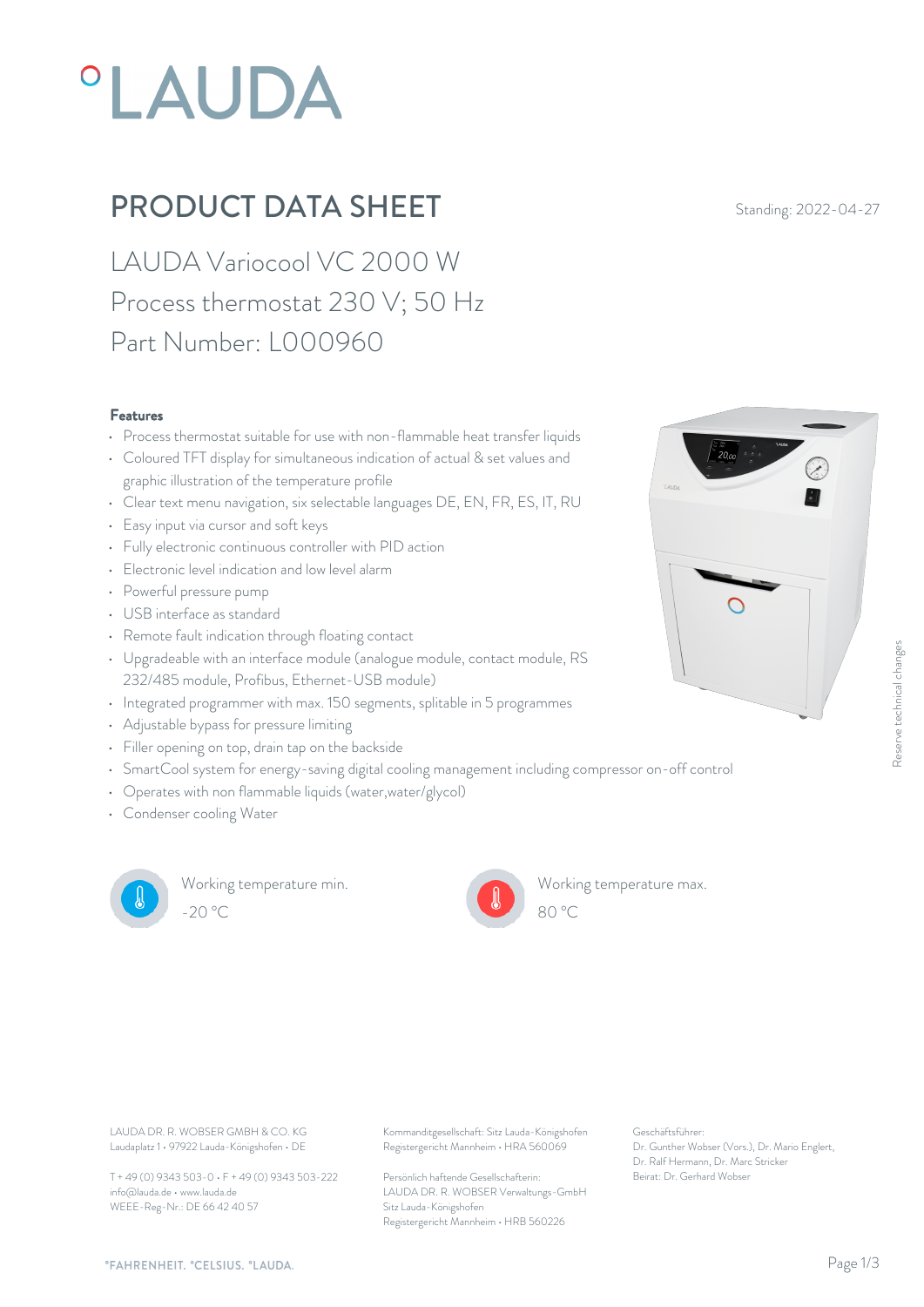## *°LAUDA*

## PRODUCT DATA SHEET Standing: 2022-04-27

LAUDA Variocool VC 2000 W Process thermostat 230 V; 50 Hz Part Number: L000960

#### Technical Features (according to DIN 12876)

| Working temperature range                                                        | $-2080 °C$                                                                             |                                                                                                           |                           |
|----------------------------------------------------------------------------------|----------------------------------------------------------------------------------------|-----------------------------------------------------------------------------------------------------------|---------------------------|
| Ambient temperature range                                                        | 540 °C                                                                                 |                                                                                                           |                           |
| Temperature stability                                                            | $0.05 \pm K$                                                                           |                                                                                                           |                           |
| Heater power max.                                                                | 2.2 kW                                                                                 |                                                                                                           |                           |
| Power consumption max.                                                           | 3.3 kW                                                                                 |                                                                                                           |                           |
| Current max.                                                                     | 14 A                                                                                   |                                                                                                           |                           |
| Pump Pressure max.                                                               | 3.2 bar                                                                                |                                                                                                           |                           |
| Pump flow rate pressure max.                                                     | 37 L/min                                                                               |                                                                                                           |                           |
| In / Outlet connection thread (outside)                                          | G 3/4                                                                                  |                                                                                                           |                           |
| Pressure adjustement                                                             | bypass                                                                                 |                                                                                                           |                           |
| Filling volume max.                                                              | 15 L                                                                                   |                                                                                                           |                           |
| Water cooling connection thread (outside)                                        | $3/4$ "                                                                                |                                                                                                           |                           |
| Recommended cooling water temperature                                            | 15 °C                                                                                  |                                                                                                           | Reserve technical changes |
| Cooling water flow rate                                                          | 5 L/min                                                                                |                                                                                                           |                           |
| Pressure difference cooling water min.                                           | 1 bar                                                                                  |                                                                                                           |                           |
| Maximal pressure cooling water                                                   | 10 bar                                                                                 |                                                                                                           |                           |
| Overall dimensions (WxDxH)                                                       | 450 x 550 x 790 mm                                                                     |                                                                                                           |                           |
| Weight                                                                           | 64 kg                                                                                  |                                                                                                           |                           |
| Refrigerant stage 1                                                              |                                                                                        | R-449A (GWP 1397); 0.580 kg; 0.8 t CO2-eq                                                                 |                           |
| Power supply                                                                     | 230 V; 50 Hz                                                                           |                                                                                                           |                           |
| Power plug                                                                       | Power cord with angled plug (CEE7/7)                                                   |                                                                                                           |                           |
|                                                                                  |                                                                                        |                                                                                                           |                           |
| LAUDA DR. R. WOBSER GMBH & CO. KG<br>Laudaplatz 1 · 97922 Lauda-Königshofen · DE | Kommanditgesellschaft: Sitz Lauda-Königshofen<br>Registergericht Mannheim · HRA 560069 | Geschäftsführer:<br>Dr. Gunther Wobser (Vors.), Dr. Mario Englert,<br>Dr. Ralf Hermann, Dr. Marc Stricker |                           |
| T + 49 (0) 9343 503-0 · F + 49 (0) 9343 503-222                                  | Persönlich haftende Gesellschafterin:                                                  | Beirat: Dr. Gerhard Wobser                                                                                |                           |

T + 49 (0) 9343 503-0 • F + 49 (0) 9343 503-222 info@lauda.de • www.lauda.de WEEE-Reg-Nr.: DE 66 42 40 57

> Persönlich haftende Gesellschafterin: Beirat: Dr. Gerhard Wobser LAUDA DR. R. WOBSER Verwaltungs-GmbH Sitz Lauda-Königshofen Registergericht Mannheim • HRB 560226